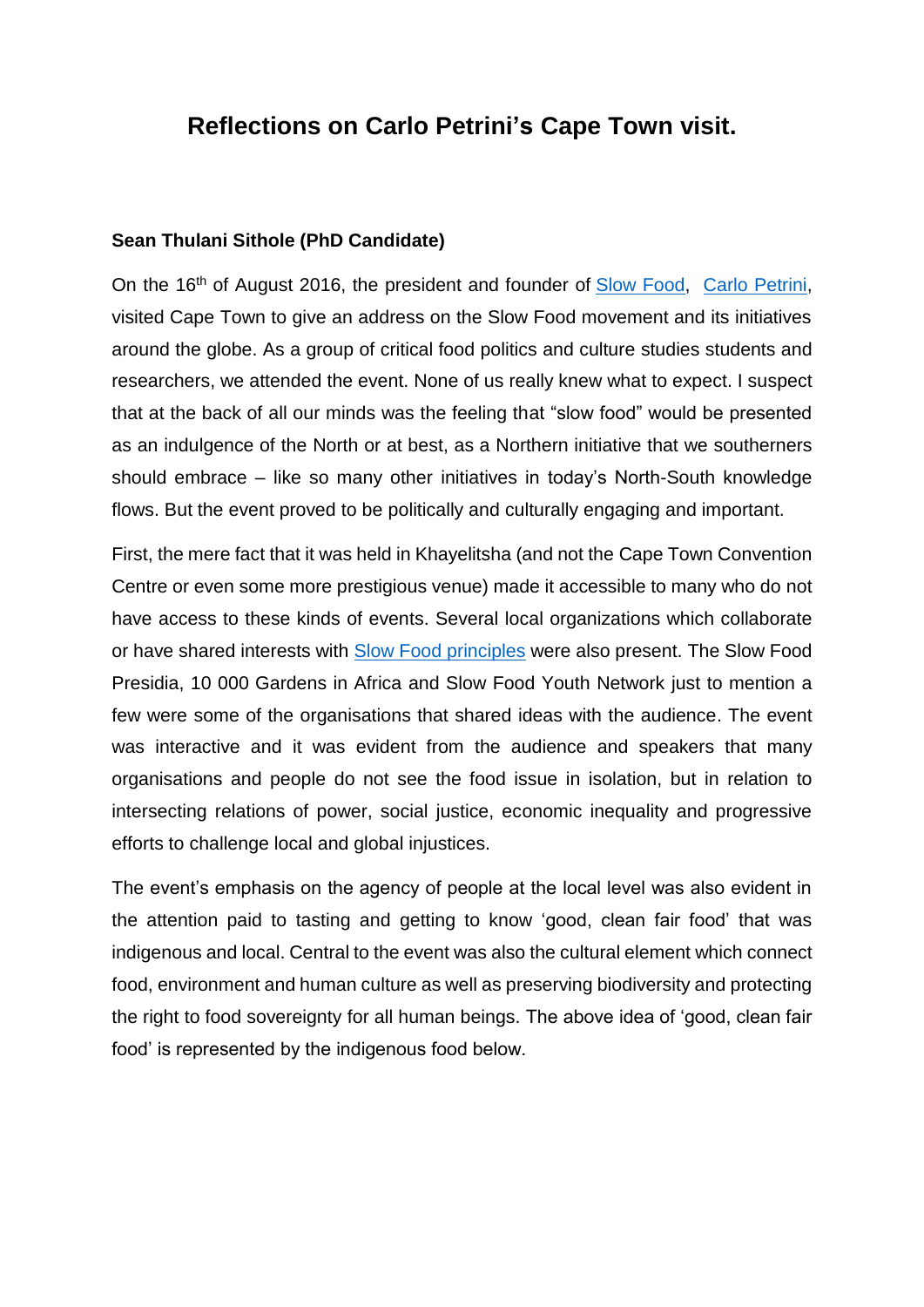

### **Some of the Local food at the event**

Carlo Petrini is an extremely inspirational and enthusiastic speaker. Even the photograph below is indicative of his expressive nature.

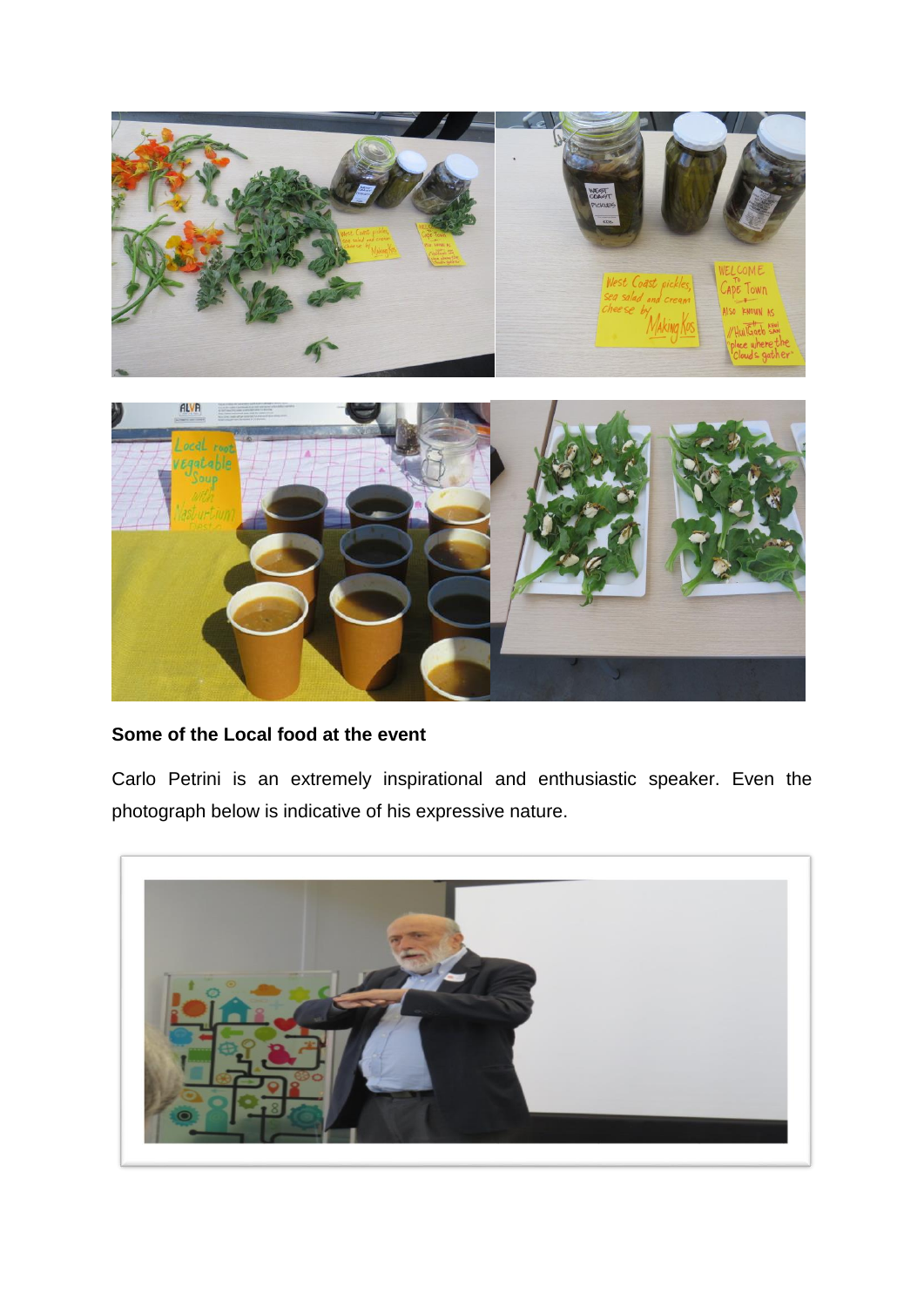#### **Carlo Petrini**

Although he spoke in Italian, the translator was equally good as he helped the audience to understand Petrini's passion about the movement, and most importantly, about the objectives of convincing people to find joy in eating original food or their own local food. He started with a brief history of the Slow Food International organization noting how the organization was formed in 1986 in Italy after a protest on the proposed location of a McDonald's at the Spanish Steps in Rome. The Slow Food organization was then formally instituted in 1989 in Paris, 200 years after the start of the French Revolution with its slogan being "Liberty, Equality, and Fraternity". Slow Food "…was created to prevent the disappearance of local food cultures and traditions, counteract the rise of fast life and combat people's dwindling interest in the food they eat, where it comes from and how our food choices affect the world around us." The use of the phrase 'slow food' was a radical reaction to the emergence and expansion of fast food and genetically modified organisms (GMOs) which were a threat to the local and traditional foods.

In brief, Carlo Petrini raised a number of points on indigenous foods and how they are not being fully utilized or appreciated. These foods are being actively destroyed, to make us all dependent on agri-business - the commercial food industry that has put more importance on profit-making and capital accumulation. He draws on how on a global scale, farmers are outrageously exploited while the industry is earning real money. Distributors eat the biggest part of the cake. Hence, there is a need to rebalance this business practice and pay the right prices to the farmers. Farmers must be respected and the local economy must be respected as well. Carlo Petrini reminded us as South Africans and Africans at large that the land appropriation issue and ecological destruction are disastrous almost everywhere around the world; therefore, all progressives globally should be urged to take action and form local, regional and global solidarity networks in preserving the land for more heathy food that can feed the nations.

This point raised a lively discussion about the obstacles that local small-scale famers and gardeners face in South Africa. Dr Yvette Abrahams, a feminist environmentalist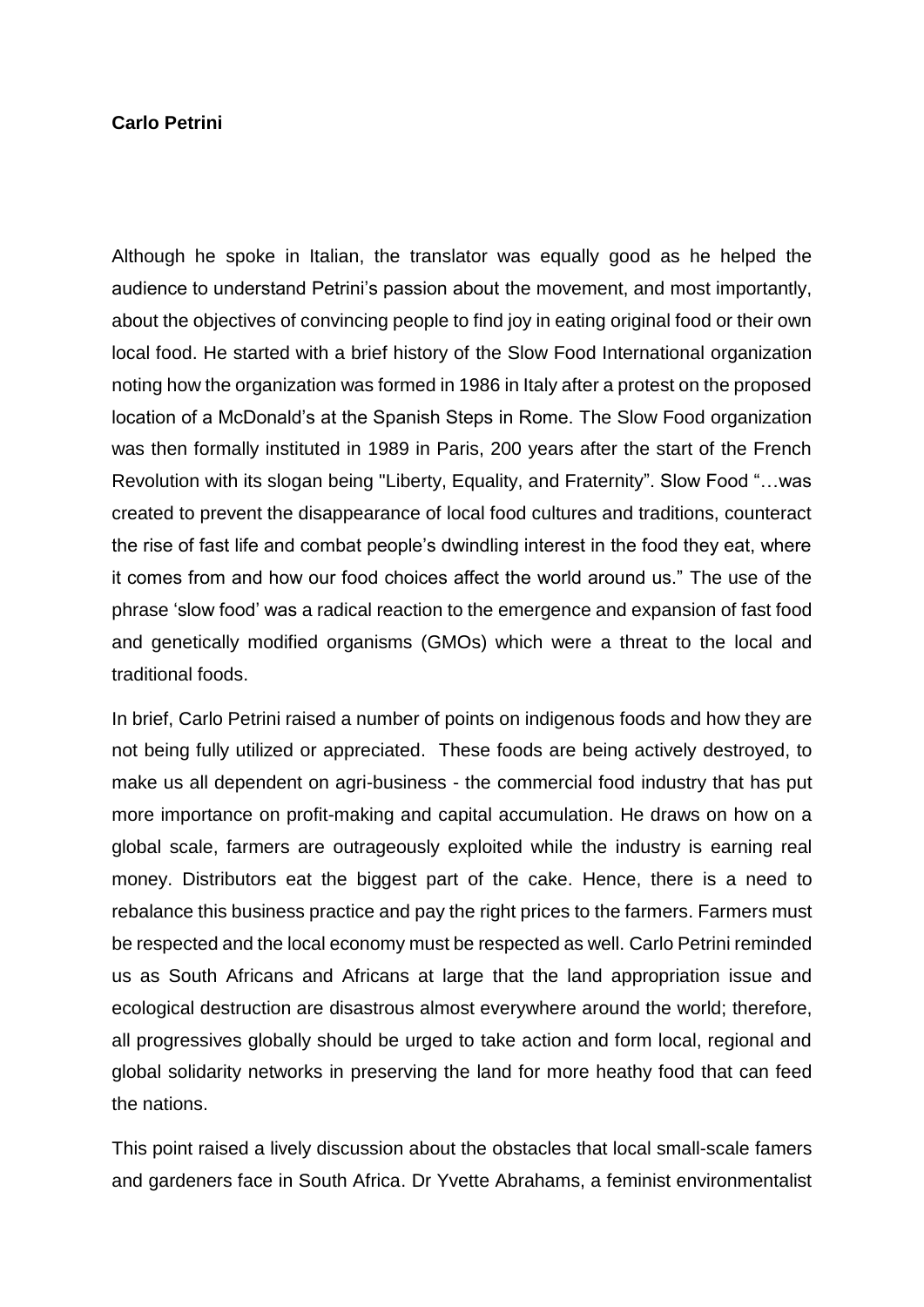and small-scale farmer herself, observed that it was not just about access to land, but about the resources needed to make that land productive – following centuries of its misuse.

Petrini commented extremely critically on fast foods/junk food outlets (KFC, McDonalds etc.). He noted how genetically modified foods are some of the culprits destroying lives and that they are part of what can be termed 'criminal food systems'. Petrini powerfully drew attention to the toxic effects of fast food – not only in terms of how it affects our bodies, but also in terms of how it reinforces a dehumanizing global capitalist society. To shed more light on this kind of destructive impact of certain food cultures he also mentioned the pressing issue of 'food porn'.

'Food porn' – is made out of the emotionally overpowering food advertisements and cooking programmes on TV, magazines, newspapers and on the internet etc. In these, there is far too much advertising and glorification (food porn) of exotic foods. The result is to undermine the importance and awareness of traditional foods and, of course, our own ability and agency in creating healthy and tasty food. The constant messages that tell us what to eat and how to prepare food turn us into helpless consumers of others' eating ideas, as well as food items and ingredients that we often have no knowledge of.

Petrini asserted that the idea of what "taste" means is culturally relative and people should not be influenced by the 'food porn' which is helping selling only culturally "prestigious" or unhealthy food. Petrini described his own adventures with exploring various cultures' foods in different countries. Every country and community has its own food culture linked to particular traditions and cultural and ecological environments. The idea of certain cuisines and tastes being superior is an elitist one.

These food cultures and the beauty of traditional food are among our most precious heritages. Food allows for human creativity (especially women's), for sharing and collective enjoyment. In short, and to us Petrini's wonderful word, it can be the route to great joy. Petrini shared the floor with some presenters from South Africa who are working on related themes.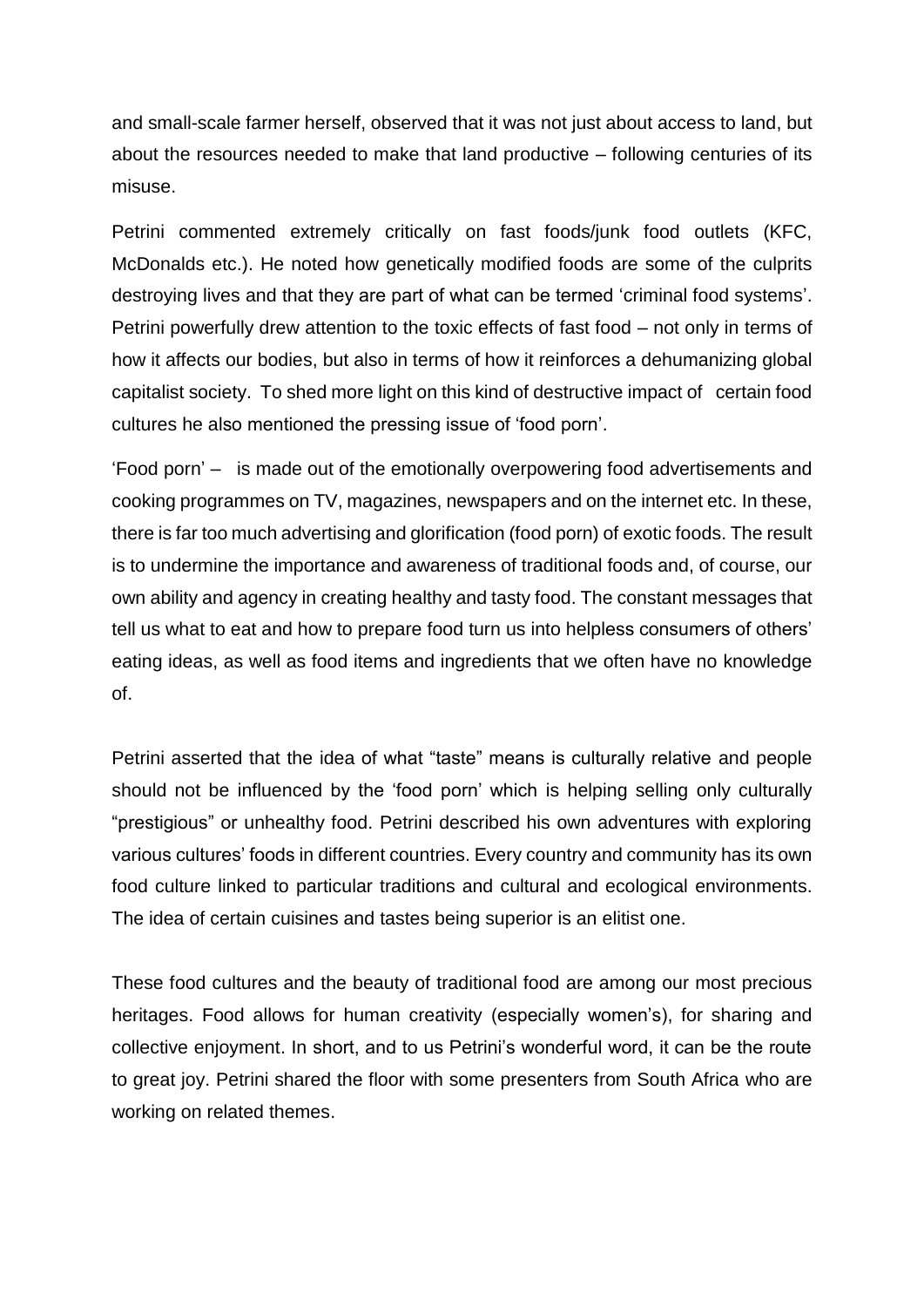

**Carlo Petrini with some of the students, researchers and chef at the event**

# **Slow Food: 10,000 Gardens in Africa project representatives also shared their ideas.**

The objective of having 10, 000 gardens in Africa is part of Slow Food Foundation for Biodiversity in the global South. The presenters highlighted on its focus on hygienic and just food gardens in schools and communities through empowering and enlightening the youths or young people (future leaders) about the significance of food biodiversity in connection to land and culture. It was interesting to learn that this project has the traditional interests preserving the local land and food in general. They drew on the importance of small-scale and household agriculture that allows people to eat healthy and affordably. In this way, the people are also able to safeguard and promote indigenous food in relation to food sovereignty and cultures and promote accessibility to good, clean and fair food for all Africans. Below are the photographs of the two presenters who shared the stage: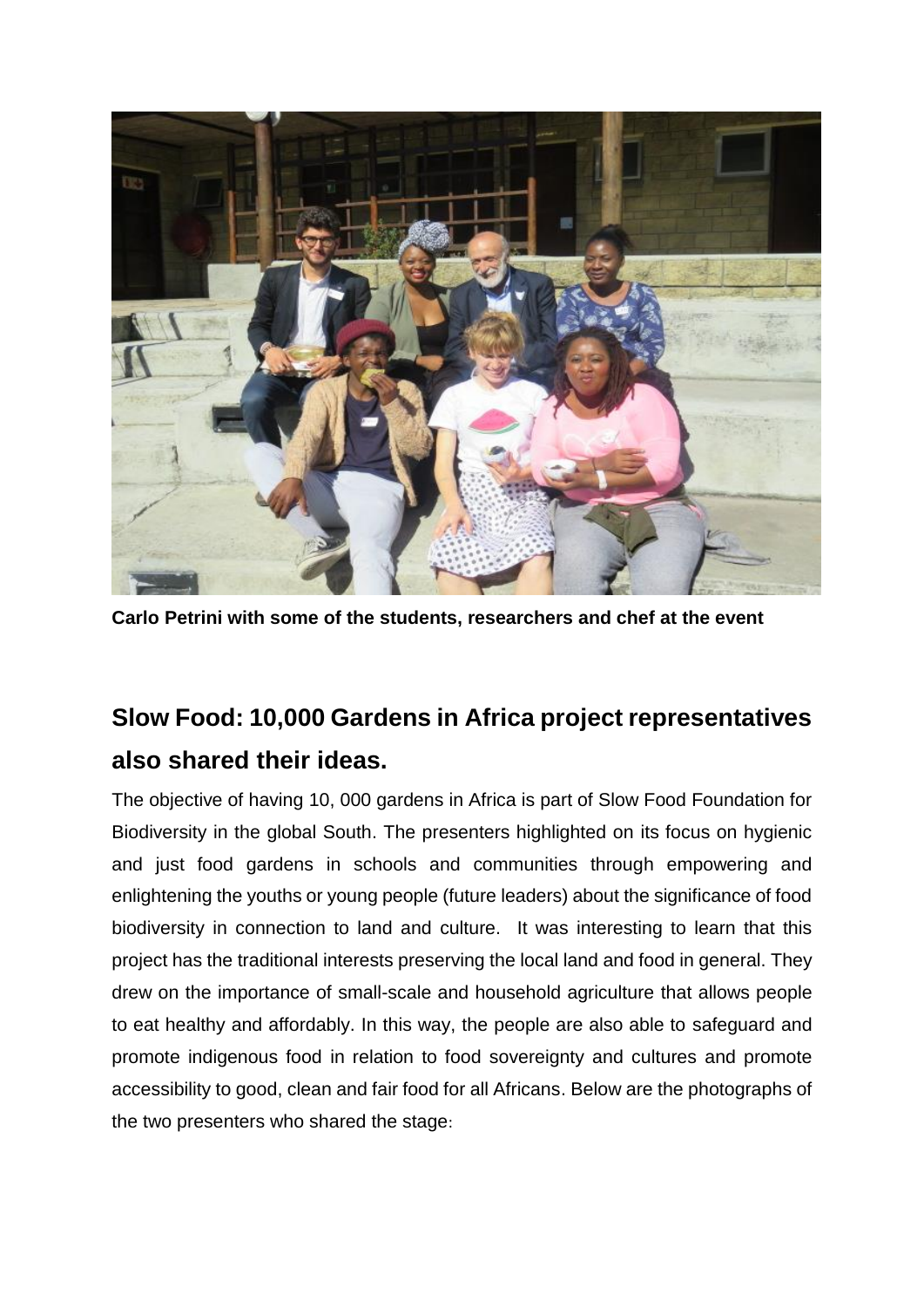

**10,000 Gardens in Africa presenters**

## **Slow Food: The Ark of Taste presentation.**

The Ark of taste is part of the Slow Food Movement which embodies the revitalization of all Slow Food ventures that intent to safeguard biodiversity. Key things noted in the presentation are that food is linked to the history, culture, ethnic groups or tradition of a certain area/location; small-scale crop growing for consumption is very important and they encourage the cultivation and consumption of sustainable foods without undermining biodiversity. They also noted that they focus on rare traditional and wild foods and try to protect them to avoid extinction. Below is the photograph of The Ark of Taste presenter.



**The Ark of Taste speaker**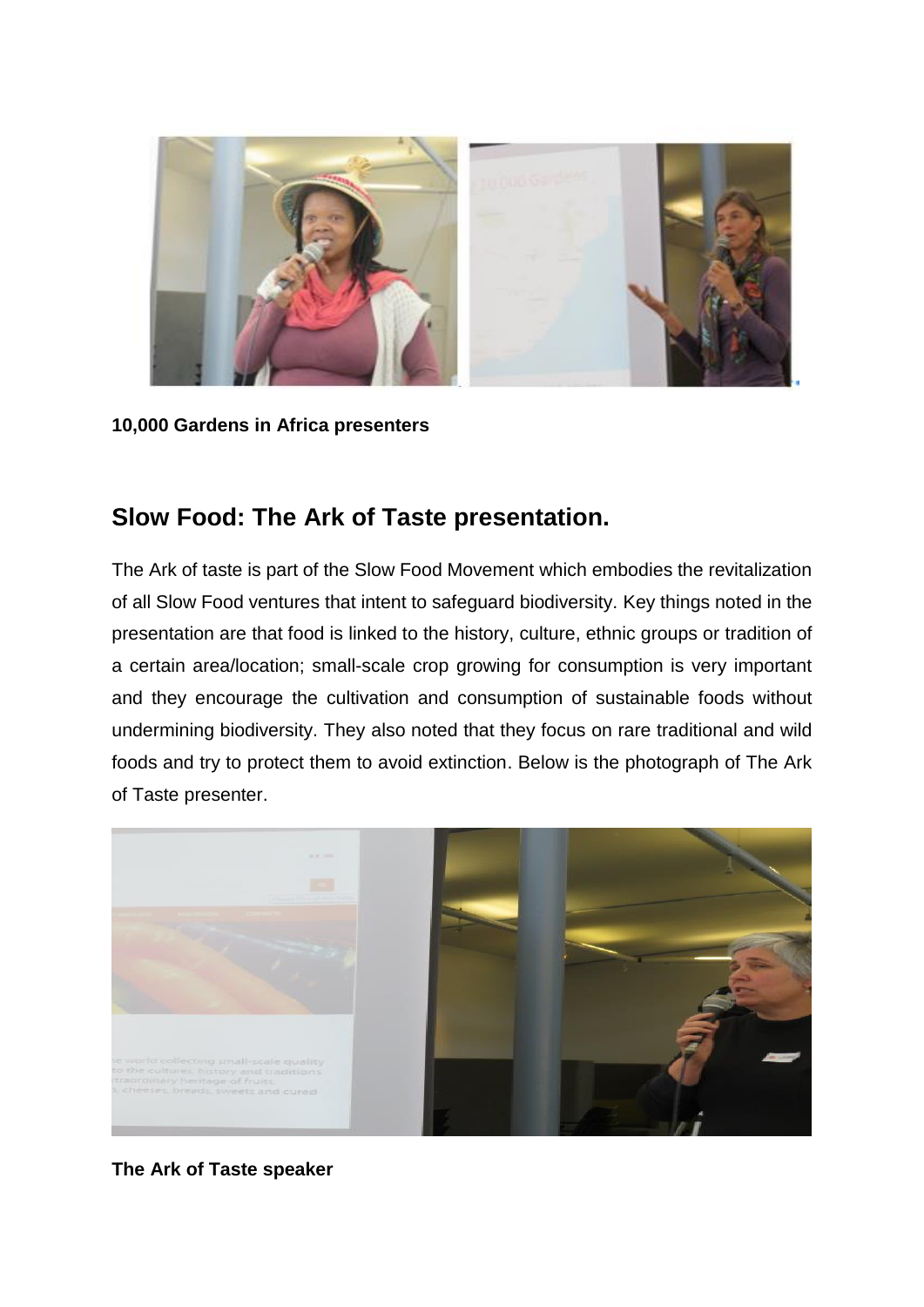

**Local food at the Arc of Taste table**

## **Impilo Market presentation.**

The Impilo market presenter gave a background on reasons why they are embarking on the initiative. The problem statement presented noted that there is: 1. Complex problem set within a rigid food system dominated by large companies 2. The general lack of access to good, clean, fair food 3. Lack of markets in Cape Town which promote good, clean, fair food 4. Access constrained by economic and physical aspects 5. Specific constraints and opportunities in an urban township context (e.g. No space, no time etc.) Below is the photograph of the enthusiastic Impilo market presenter.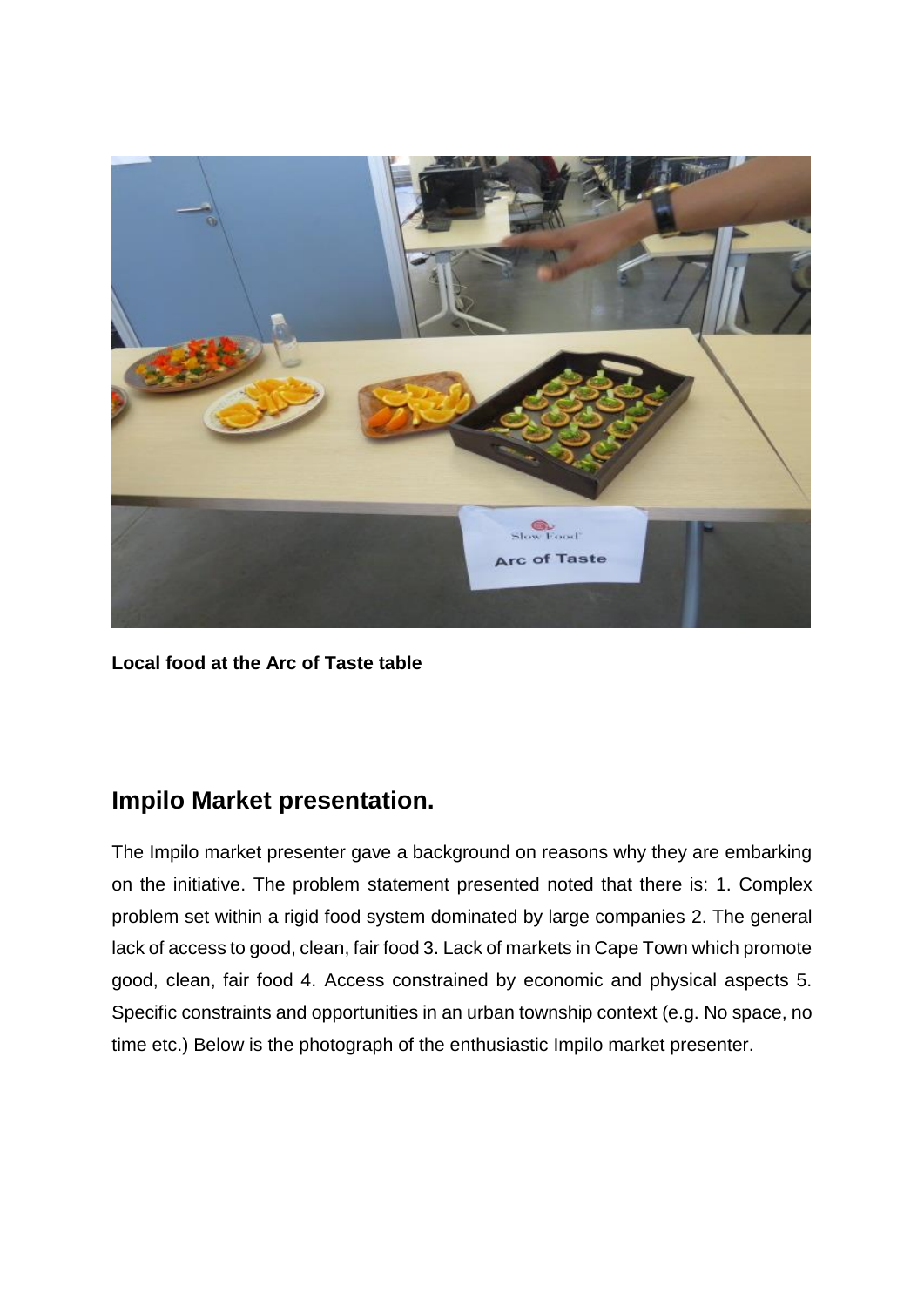

**Impilo Market presenter**

The main aims of the Impilo market are to trigger a culture of appreciation for healthy food, enable access to health food in urban townships, involve local people, encourage collaboration, creating platform for local talent in the form of gardening and culinary skills or education. Lastly, to encourage creativity in the growth, marketing and sale of locally produced and healthy food.



**Prof Lewis (middle) consuming the local food at the event**